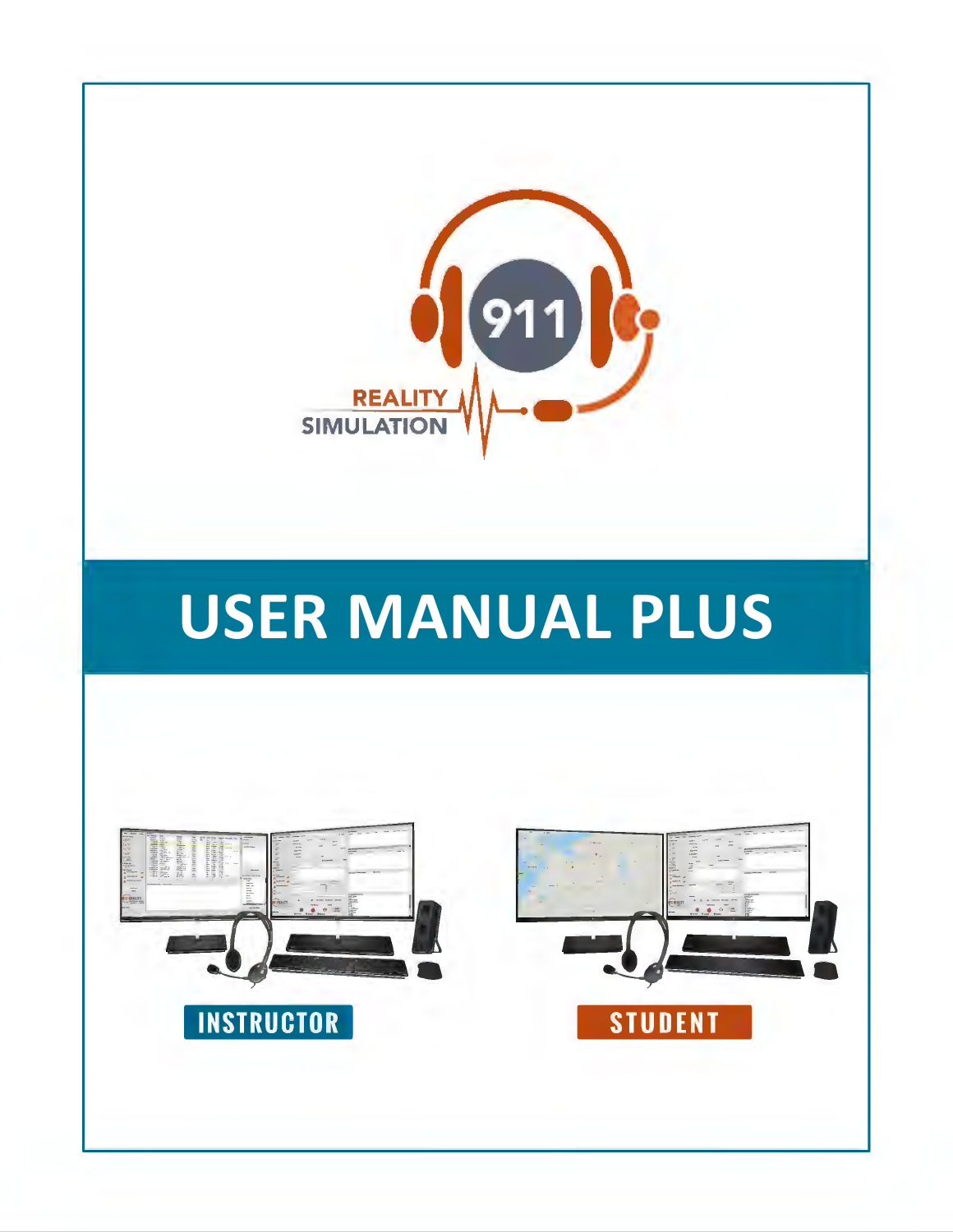### **9-1-1 REALITY SIMULATOR TERMS**

Here are some of the terms you may need with 911 Reality Simulation.

**ALI – Automatic Location Indicator** - ALI is address ANI is phone number. ALI addresses you will use to give your calls to the learner. Like caller ID. The addresses are listed on the Instructor station. The addresses can be customized to fit your area. If you do not change the DEFAULT ALI you will use an area called Anytown which is actually a small town named Auburn WA. Each address has longitude and latitude that allows the simulator to go out to Open Maps and locate the address. An address can be a BUSN business or RESD residence. Some addresses have Premise History or Flags - important to understand in training.

**CAD – Computer Aided Dispatch.** This is the card that the Call Taker types the information when a 911 call is received. In a 911 center CAD is a complex computer card that takes the data and uses that data to determine resonses and track all entries. CAD Incident cards keep track of all the 'calls' or events (incidents) that happen during that training session.

Every training session will open up a new CAD Incident Card and start at 0. Each 'session will be saved on the Students desktop in a Student LOG folder. If a card is created – even if abandoned - it will be in that folder for Student documentation.

Your ALI above *populates* into the CAD when the Instructor calls the Student after selecting a particular address to use for the simulated call.

**CALL TYPES** – When a 911 Call Taker receives a call they must select a Call Type from a list of call types in their CAD. It is very important to choose the right Call Type as the priority or severity of a call determines the level of response. This is a feature that is customizable to your needs.

**RESPONSE/UNIT** – Indicates what will be sent to that particular call. In larger cities Units are connected to beats or jurisdictions on a map. In this simulation we are teaching learners more about the RESPONSE type i.e. One patrol or two? ALS or BLS. Full fire response or 1 engine. This is also customizable. Default is response not specialty named Units such as Boy1.

**SIMULATION DATABASE MANAGER** – This is a unique program we have created so that you can change your ALI database, upload a new ALI from EXCEL or change or import new CALL TYPES or UNITS. Listen to your video tutorial on how to use this program.

**RING DOWN** *–* Direct lines to commonly called numbers from 911 located on the second tab.

**BUILD** – Like a version. This is what we call the latest version of your software. Software is updated, upgraded or fixed at times. Every time a programmer changes software it is given a new build NUMBER. There may be times we send you a new BUILD. You will uninstall the old and put in the new with an install or setup program. This is never mandatory unless the current build is found to have issues. There are complete video tutorials or online support from our staff to install new builds.

**NECC National Emergency Communications Certification** – All 'certifications' follow a particular curriculum. NECC was created to certify those who learned from the 911 Emergency Communications manual and the 911 Academy training. Watch the video tutorial for this certification exam for instructors and students.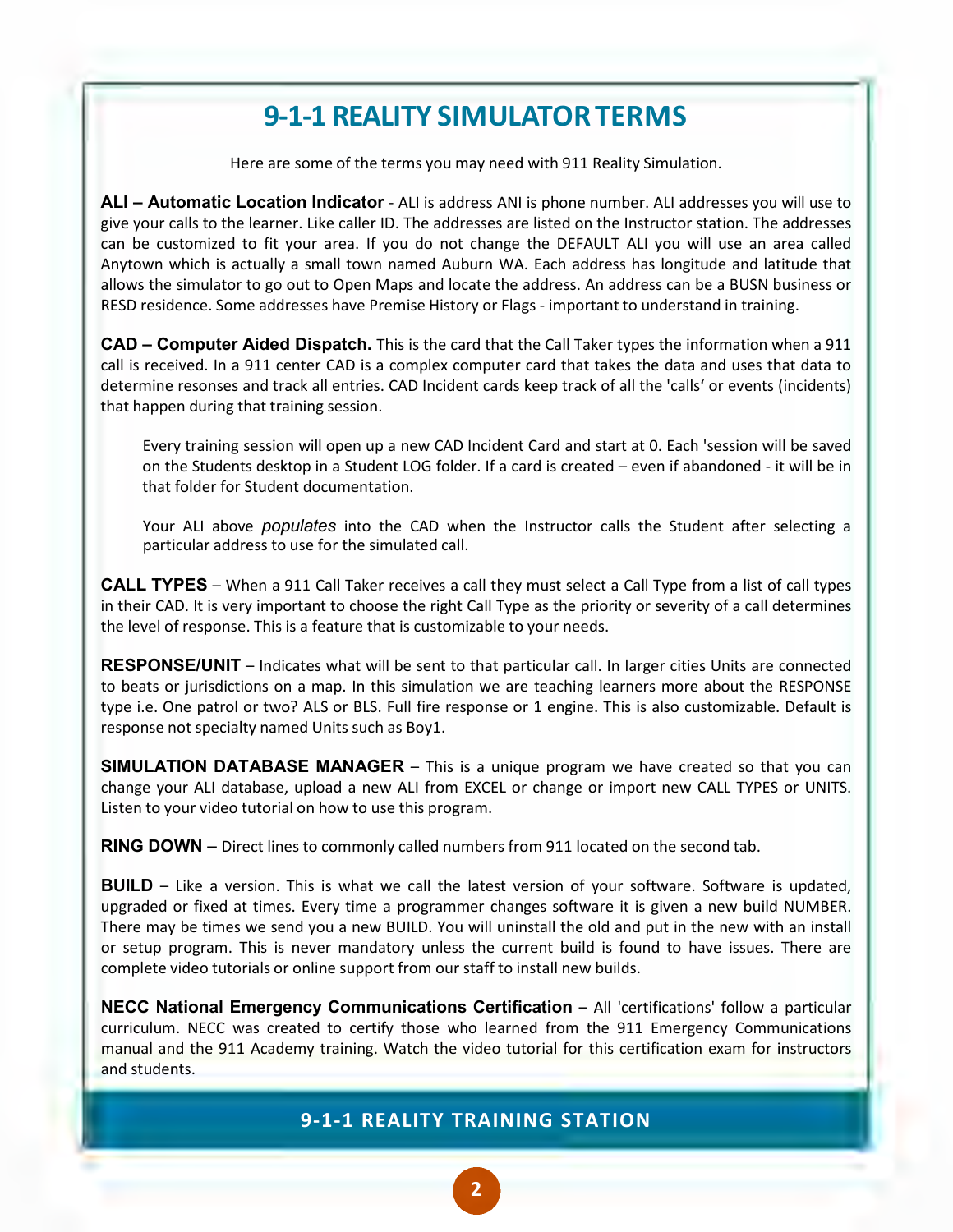## **STARTING UP YOUR SIMULATION SOFTWARE - WATCH ALL VIDEO TUTORIALS IN THE SIMULATION FOLDER**

You have setup your stations according to the Setup Guides provided upon delivery. This guide is also stored on each station in your simulation folder on the desktop.

You have a START SIMULATION icon on the left side of your desktops. Click on the Instructor Station and open the software before the Student Station.







The Instructor will sign in for documentation purposes. The Instructor/Role Player will then wait for the Student unit to sign in. Once the Student signs in, the student's sign-in name will appear in the upper right hand corner.

If the Student does not see the Instructor or there is not Student sign on or the phone lines are blank you are not connected to the network.



#### **When the START SIMULATION icon is selected Student sign on pops up**

Select Instructor and use the sign on full name so that all documentation will be correctly labled as the person working in this lab session.

With multiple lab - the Student will need to select the Instructor they wish to work with out of the list of numbered Instructor stations that show up.

Once the Student name appears on the Instructor station you will begin simulation testing.

**ONE MORE STEP.** The Instructor will need to hit **VIEW Student** above the sound effects to open the Student screen and drag to the second screen before simulation begins. The Instructor can interact on this screen for the Student if needed - can type and make choices if needed.

#### **Why do i need to know what the trainee is doing?**

For the Instructor this is a necessary feature so that evaluation of the Trainee's work can be done. For documentation you will keep notes on the students work in the white space for Instructor Notes. just

below the addressing. Save and name your notes (i.e. Jessie ask time delay). **Now begin testing slowly checking all components.**

- 1. Instructor select an ALI as above the line must be colored in or it will not take.
- 2. Student answers the line calling. Notice the ALI dumped into the card. Walk through one CAD card.
- 3. While Student is on the line check the radio volume by calling the Student on the radio channel.
- 4. Student answers the radio and adjusts volume levels.
- 5. Instructor select a sound effect to test the volume. Click again on the sound effect to end.
- 6. Test the same with Ring Down Lines and Text to 911 Lines one at a time.
- 7. Instructor can test multi tasking by calling on line 2 when Student is on line 1 keeping line 1 open.

#### **9-1-1 REALITY TRAINING STATION**

**3**  •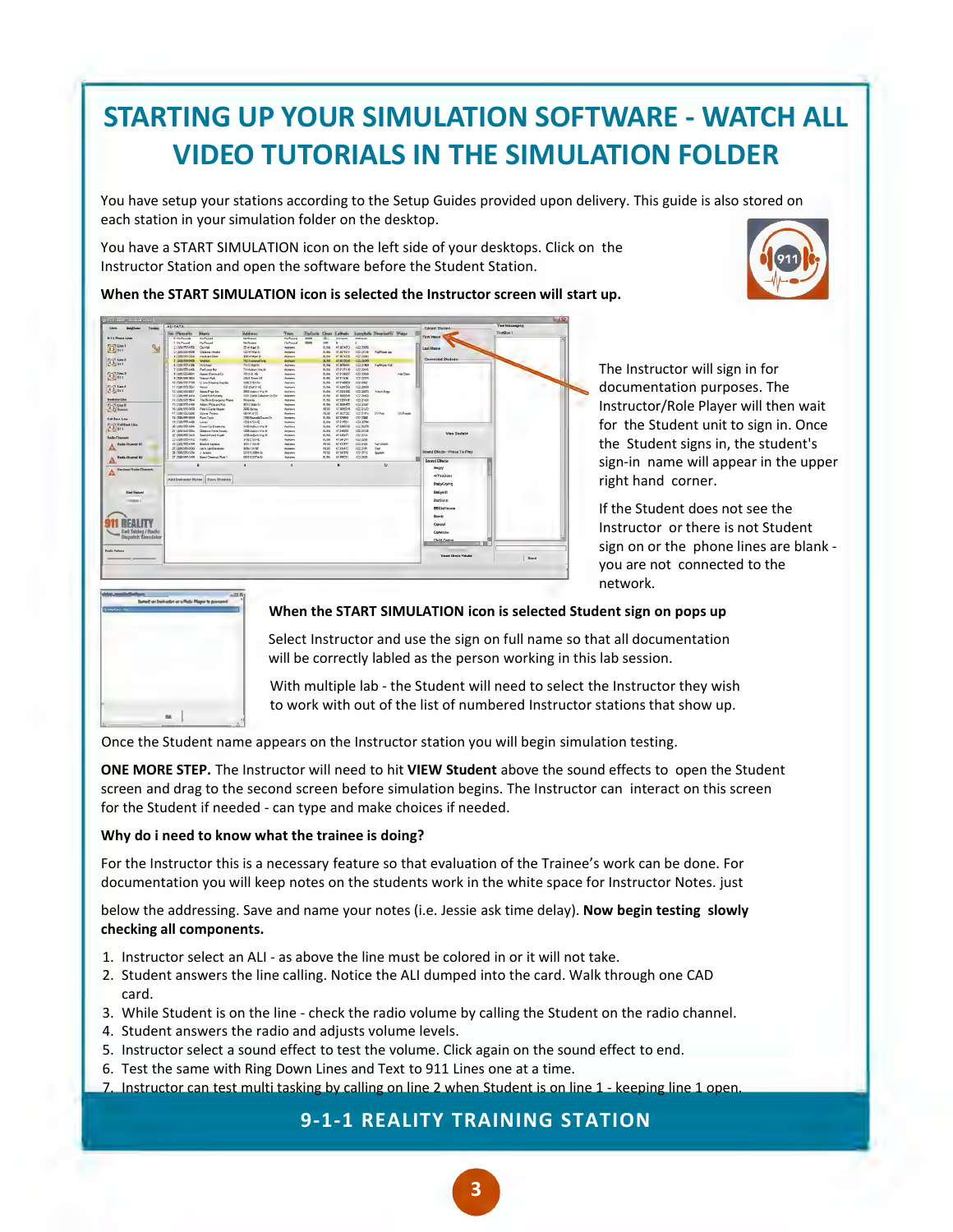

![](_page_3_Picture_1.jpeg)

**RECORDER** Begin before calling, end with all lines closed. The \*.rec file will be in a folder on the desktop labeled RECORDINGS RADIO RECORDING has it's own folder.

| <b>Recorded Data File</b> |                  |
|---------------------------|------------------|
|                           |                  |
|                           | <b>Load File</b> |
| <b>Replay Control</b>     |                  |

**1** 

**Listen?** Click Replay, this popup will appear. Load file (it's on the desktop in a folder as above). OR you can listen to the calls from your computer desktop.

#### **Phone Panel**

**2** 

 $\bigodot$ 

![](_page_3_Figure_6.jpeg)

The panel shows four types of lines : (4) 9-1-1 lines, (1) Business Line and (9) Utility Ring Down Lines (1) Call Back line and (2) Text to 911

**9-1-1 lines** are *outgoing only* when called from the Instructor. Trainees cannot call out on these lines. When the Student answers this line it will create an incident card for 'every' call initiated on 911 lines. The Business and Ring down lines are 2 way and do not initiate a card. Text lines are 911 lines, create calls and have no sound. Info from TEXT lines can be copy and pasted into the NARRATIVE BOX. Call Back is for Student only to call back the 'caller' that hung up. *"Hi this is 911 you disconnected."*

#### **9-1-1 REALITY TRAINING STATION**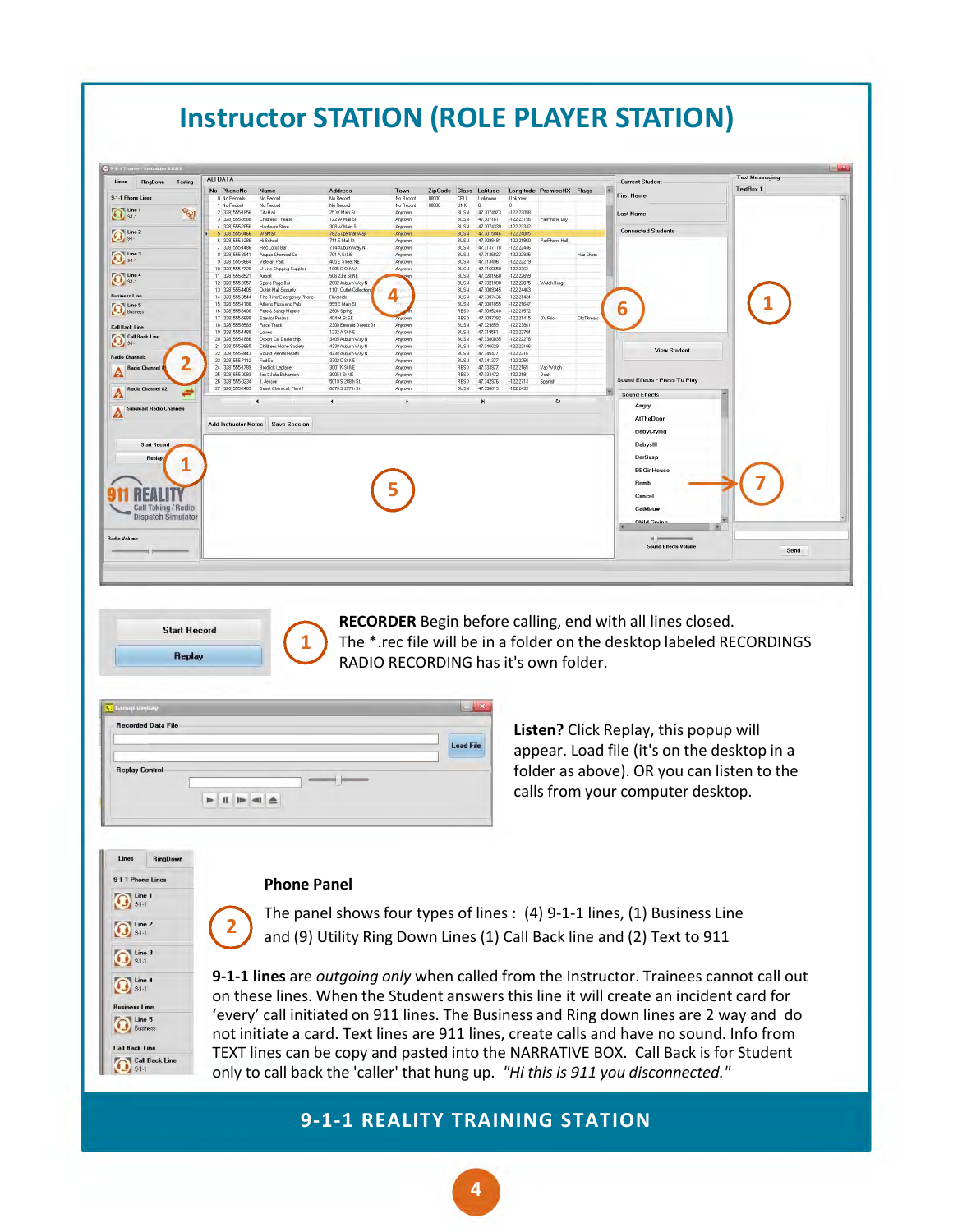![](_page_4_Picture_0.jpeg)

#### **When the Call is Connected?**

When an ALI is selected and the phone icon is selected that line will flash and ring for the Student.

When the call is answered the hand holding phone icon will appear. To place the call on HOLD click this hand icon. The icon will turn red. To take the call off hold click the red hand icon again. Clicking the phone icon disconnects.

The Instructor/Role Player can initiate calls to multiple lines while currently on a line (i.e. can call in on Line2 OR TEXT while speaking to the Student on Line1. Instructors need not put lines on hold at all.

|    |                                | $\qquad \qquad \blacksquare \qquad \blacksquare$ |             |                   |  |
|----|--------------------------------|--------------------------------------------------|-------------|-------------------|--|
| ١ż | 58 Count St.                   |                                                  | <b>B002</b> | p#2 9-1-1 line #3 |  |
| 8  | 818 East Quarry Rd.            | 911                                              | A002        | p#2 9-1-1 line #4 |  |
| 10 | <b>Hazeline National Drive</b> | TS                                               | A001        |                   |  |

*The line the call came in on is listed on Current Incidents box. (Note : Call 10 on Hazetine did not come in on a 9-1-1 line, the card was created as in incident from a traffic stop TS).*

**What is the Businessline For?** What is the Call Back Line?

Communications on non 9-1-1 lines to and from either party. **Business Line** does not create an incident card. The business line label cannot be changed. Call back when a 'caller' hangs up.

**RING DOWN** lines are frequently called numbers and can be labeled by the user. When a RD line is called from the Instructor/Role Player, the Tab button will *flash yellow* to let the Student know where the call is coming from. These lines can be put on hold. Same for Text to 911 lines however the information must be copy and pasted to the narrative before being placed on hold.

![](_page_4_Picture_11.jpeg)

#### **RADIO CHANNELS**

(2) Radio channels are available. A red ARROW icon indicates a live **CHANNELS**<br>
(2) Radio channels are available. A red ARROW icon indicates a liv<br>
channel – WHITE ARROW indicates **muted**. Pressing the ORANGE triangle activates the radio. Radio can be used when on the phone and will be heard in the headset right ear. **3** 

The simulcast radio channels will activates both radio channels. This is used for sending a message for example to police and fire at the same time when one big incident is on Tac (2nd channel). Some agencies use TAC for running names to keep main channel clear.

#### **NOTE:**

When both parties activate the radio at the same time, a dinging sound will be heard. Volume is for the radio volume only.

The sound effects go over the phone and/or radio if on the phone and have a sound effect and press radio the sound effect will go over the radio.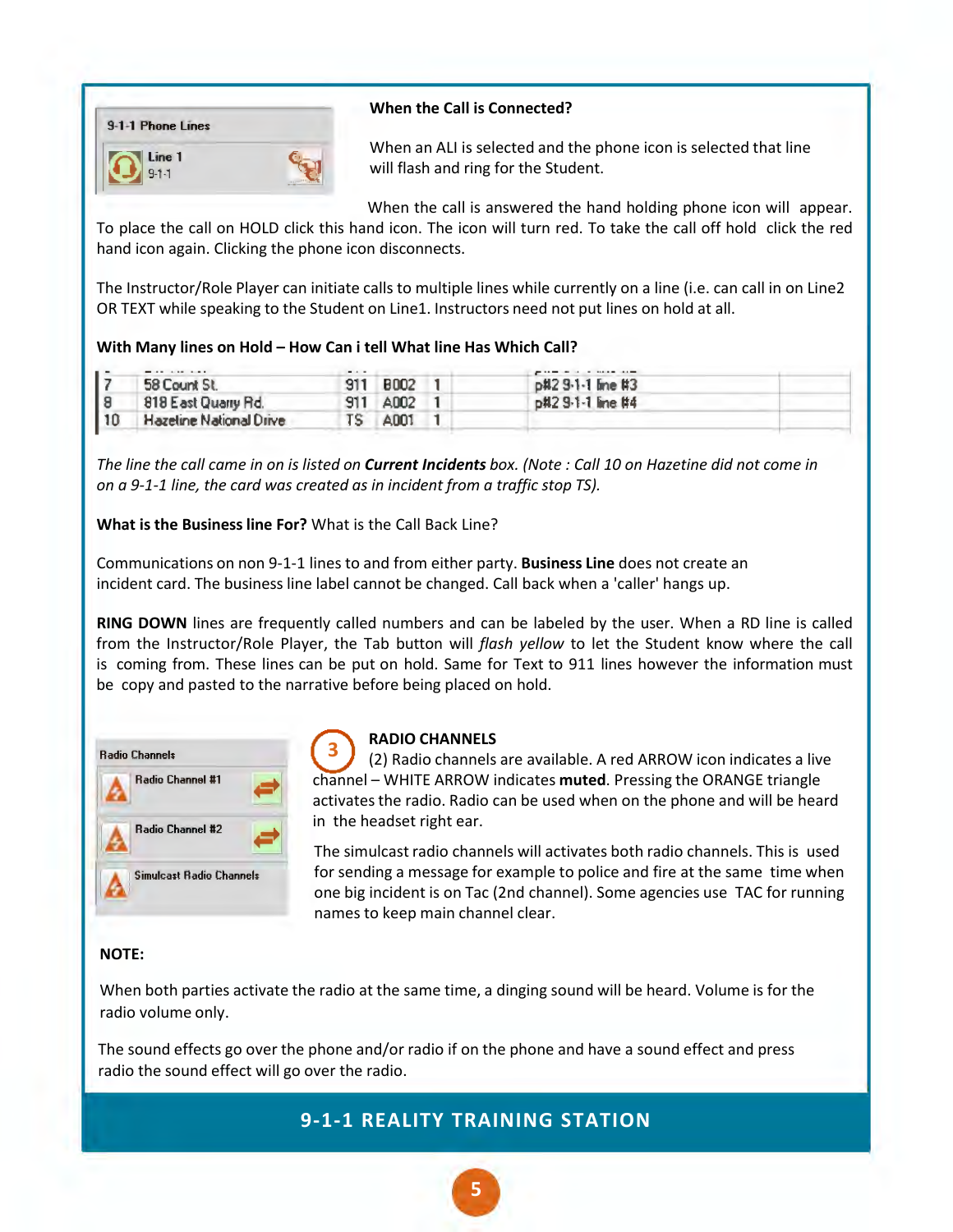| <b>ALI DATA</b>   |                             |                              |           |         |              |            |              |                     |                   |   |
|-------------------|-----------------------------|------------------------------|-----------|---------|--------------|------------|--------------|---------------------|-------------------|---|
| No. PhoneNo       | Name                        | <b>Address</b>               | Town      | ZioCode | <b>Class</b> | Latitude   |              | Longitude PremiseHX | <b>Flags</b>      | 医 |
| 0 No Records      | No Record                   | No Record                    | No Record | 00003   | CELL         | Unknown    | Unknown      |                     |                   |   |
| 1 No Record       | No Record                   | No Record                    | No Record | annon   | <b>UNK</b>   | n          | n            |                     |                   |   |
| 2 (328) 555-1856  | City Hall                   | 25 W Man St                  | Anytown   |         | BUSN         | 47.3074973 | $-12223058$  |                     |                   |   |
| 3 (328) 555-9588  | <b>Childrens Theatre</b>    | 122 W Mail St                | Anytown   |         | <b>BUSN</b>  | 47.3071611 | $-12223156$  | PavPhone Lbv        |                   |   |
| 4 (328) 555-2856  | Hardware Store              | 308 W Main St                | Anvioven  |         | <b>BUSN</b>  | 47.3074339 | $-12223342$  |                     |                   |   |
| 5 (328) 555-0466  | Wallfart.                   | 762 Supermall Way            | Anviousn  |         | <b>BLISN</b> | 47.3015846 | $-12224085$  |                     |                   |   |
| 6 (328) 555-1286  | Hi School                   | 711 F Mail St                | Anytown   |         | <b>BIJSN</b> | 47.3098491 | -122 21960   | PayPhone Hall       |                   |   |
| 7 (328) 555-4486  | Red Lotus Bar               | 714 Auburn Way N             | Anviovan  |         | BUSN         | 47.3137118 | $-122.22446$ |                     |                   |   |
| 8 (328) 555-8841  | Ampac Chemical Co.          | 701 A St NE                  | Anvtoven  |         | BUSN         | 47.3136827 | -122 22835   |                     | Haz Chem          |   |
| 9 (328) 555-3664  | Veteran Park                | 405 E. Street NE             | Anvtoyin  |         | <b>BUSN</b>  | 47.313496  | $-12222279$  |                     |                   |   |
| 10 (328) 555-7720 | U Line Shipping Supplies    | 1005 C.St NW                 | Anviovin  |         | BUSN         | 47.3166650 | $-122252$    |                     |                   |   |
| 11 (328) 555-3521 | Airport                     | 506 23rd St NE               | Anvtoven  |         | <b>BUSN</b>  | 47.3281560 | -122 22659   |                     |                   |   |
| 12 (328) 555-9957 | Sports Page Bar             | 2802 Aubum Way N             | Anvtown   |         | <b>BUSN</b>  | 47.3321990 | -122 22075   | Watch Burgs         |                   |   |
| 13 (328) 555-4405 | <b>Outlet Mall Security</b> | 1101 Dutlet Collection Dr SW | Anvtoyin  |         | <b>BUSN</b>  | 47.3009345 | $-122.24463$ |                     |                   |   |
| 14 (328) 555-3544 | The River Emergency Phone   | <b>Riverside</b>             | Anvtown   |         | BUSN         | 47.3397436 | -122.21424   |                     |                   |   |
| 15 (328) 555-1188 | Athens Pizza and Pub.       | 959 E Main St                | Anvtown   |         | <b>BUSN</b>  | 47.3081855 | $-122.21647$ |                     |                   |   |
| 16 (328) 555-3400 | Pete & Sandy Meyers         | 2606 Spring                  | Anvtown   |         | RESD         | 47.3095240 | $-122.21572$ |                     |                   |   |
| 17 (328) 555-5688 | Szavior Persma              | 404 M St SE                  | Anvtown   |         | <b>RESD</b>  | 47.3097392 | $-12221415$  | DV Prior            | <b>DicThreats</b> |   |
| 18 (328) 555-9589 | <b>Race Track</b>           | 2300 Emerald Downs Dr.       | Anytown   |         | BUSN         | 47.329859  | $-122.23861$ |                     |                   |   |
| 19 (328) 555-4488 | Lowes                       | 1232 A St NE                 | Anytown   |         | <b>BUSN</b>  | 47.319561  | $-122.22784$ |                     |                   |   |
| 20 [328] 555-1886 | Doxon Car Dealership        | 3405 Auburn Way N            | Anytown   |         | <b>BUSN</b>  | 47.3380035 | $-12222278$  |                     |                   |   |
| 21 (328) 555-3665 | Childrens Home Society      | 4338 Auburn Wav N            | Anytown   |         | <b>BUSN</b>  | 47.346029  | $-12222106$  |                     |                   |   |
| 22 (328) 555-3443 | Sound Mental Health         | 4238 Aubum War N             | Anviown   |         | BUSN         | 47.345477  | $-1222216$   |                     |                   |   |
| 23 (328) 555-7112 | Fed Fx.                     | 3702 C.St NF                 | Anytown   |         | <b>BUSN</b>  | 47.341377  | $-122.2250$  |                     |                   |   |
| 24 13281 555-1789 | <b>Brodrick Leplace</b>     | 3001 K St NE                 | Anytown   |         | RESD         | 47.333977  | -122 2165    | Vac Watch           |                   |   |
| 25 (328) 555-0093 | Jim & Julia Bohansen        | 3005   St NE                 | Anviovan  |         | RESD         | 47.334472  | $-122.2191$  | Deal                |                   |   |
| 26 (328) 555-0234 | J. Jaison                   | 5010 S 288th St.             | Anytown   |         | <b>RESO</b>  | 47.342976  | $-1222713$   | Spanish             |                   |   |
| 27 (328) 555-2489 | Berret Chemical, Plant 1    | 6870 S 277th St              | Anvioven  |         | BUSN         | 47.350013  | -122 2493    |                     |                   |   |
|                   | н                           | $\blacktriangleleft$         |           |         |              | н          |              | ъ                   |                   |   |

#### **ALI LIST (Automatic Location Identifier)**  4

**4** 

The addressing can be customized to fit your local town or city. This is preferable for more realism. If this choice is not made Anytown Default is delivered (a small town in WA). To put custom addressing in you will need the Longitude and Latitude for each address. Contact us 253.435.0911 if you received Anytown and want YOUR addressing after delivery.

All telephone calls answered on 9-1-1 lines will create an INCIDENT CARD with no recognition of any duplicate ALI. **NOTE**: If the long/lat coodinates are correct and the Internet is connected - the map will display on the Student map screen of callers location. See Customizing ALI in this document for instructions.

#### **Instructor NOTES**

**5** 

Add Instructor Notes | Save Session

during a student training session. Instructor/Role Players have the ability to real time view the student's work with the MONITOR SCREEN. Instructors will have comments to write during the calls regarding the  $\bigodot$ 

This notepad is intended for use

student's, voice, manner, service and questions or dispatching skills. Click on Instructor Notes for each entry. The address will appear only for the ALI that is selected. Therefore, to create notes on a certain call, select that call and enter your comments. The notes will be saved in the Instructor NOTES folder on the desktop and can be printed or stored in student files or another specific grading file.

![](_page_5_Picture_8.jpeg)

#### **Instructor VIEWSCREEN**

Each Instructor Station includes an additional computer monitor that acts as a real time viewing screen for the student. This viewing can be initiated by pressing the VIEW STUDENT button above the sound effects. The additional feature for this Instructor tool allows the Instructor interact on the screen with the Student. The Instructor could (for example) correct a narrative or change the Call Type choice by moving the mouse to the VIEW screen and typing on the student screen.

*In the event the Instructor is working with several students, select the student you wish to view. Instructor can have several view screens on the second monitor and minimize and bring up whichever one is to be viewed.*

*Note with multiple students the green bar interacts, the red bar is muted and listens and adds their own info into the CAD Card. Each can talk on the radio. Each can be viewed.*

<sup>2</sup>*ALI can be modified or created new. You can use multiple ALI for training multiple jurisdictions.*

### **9-1-1 REALITY TRAINING STATION**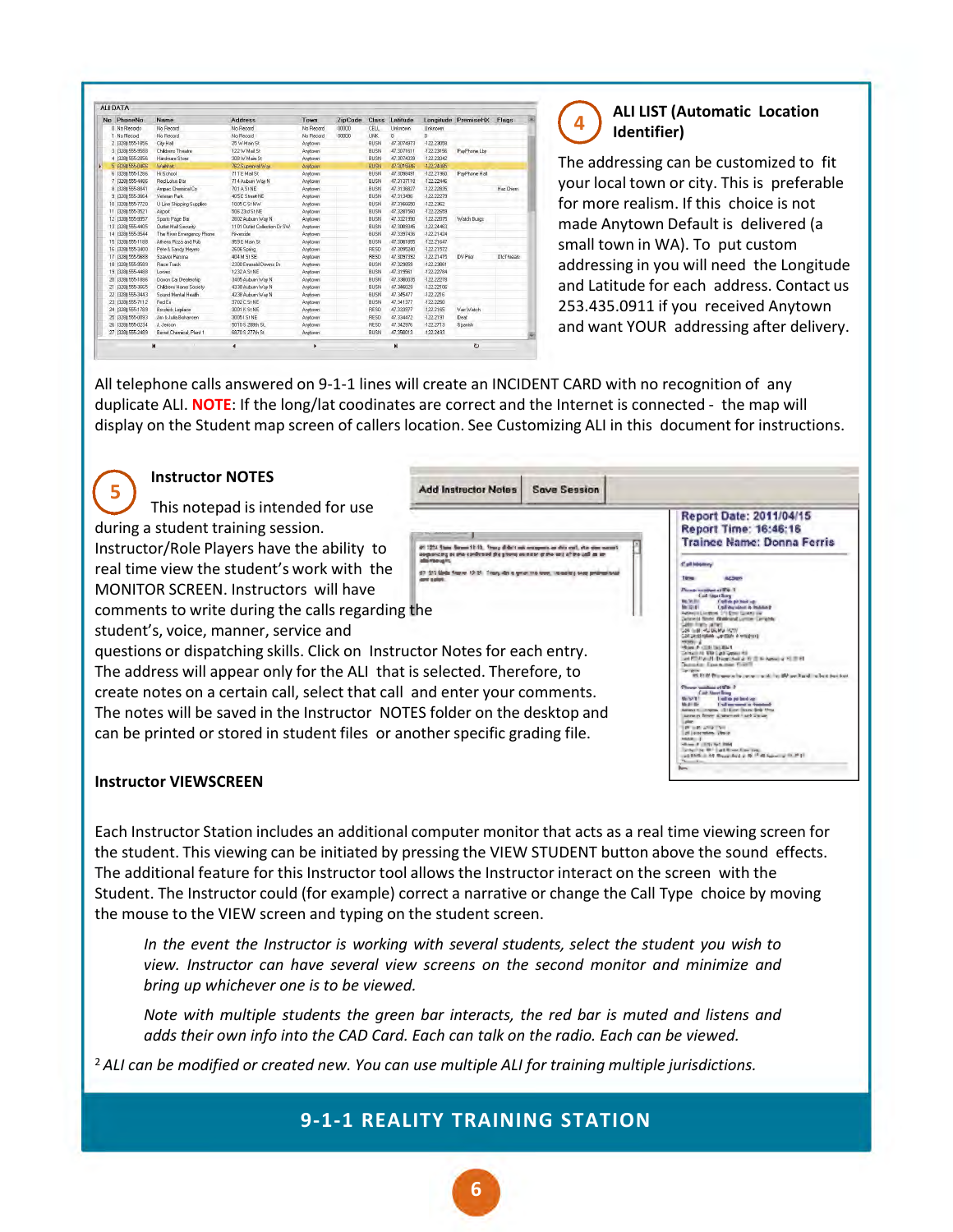#### **CURRENT STUDENTS - CONNECTED STUDENTS**

In the event 9-1-1 Reality is **one station to one station**, this area will display the 'computer' name Students must enter first and last name. This students real name will appear under CURRENT Student when the Student is selected. On multiples select Student 3 and that name will appear so you know who it is you are working with.

| <b>Current Student</b>    |  | كاسلم |
|---------------------------|--|-------|
|                           |  |       |
| <b>Euro</b>               |  |       |
| Land:                     |  |       |
|                           |  |       |
| <b>Cooperiod Students</b> |  |       |
|                           |  |       |
|                           |  |       |
|                           |  |       |
|                           |  |       |
|                           |  |       |
|                           |  |       |
|                           |  |       |
|                           |  |       |
|                           |  |       |
|                           |  |       |
|                           |  |       |
|                           |  |       |
|                           |  |       |

**6** 

0

In the event your configuration involves *multiple students* — CONNECTED STUDENTS will tell the Instructor/Role Player which stations are signed in.

**NOTE:** The Instructor Station can only act as an Instructor/Administrator position.

**So when working with many students do i work with only one at a time?** Yes, you will select which Student to call on the phone, others will monitor.

One Student will recognize they are selected and should answer the call when a GREEN BAR appears on the bottom of their screen. All non-selected monitoring students will notice a RED BAR at the bottom of their screen. Monitoring students will be automatically muted on the phone. Monitoring students will be able to fill out

CAD Cards on the call. Monitoring studentswill be able to save their CAD entry into logs. Monitoring students are able to answer the radio on all calls without being selected. Instructors can switch from Student to Student at will but must hang up on the phone with each Student before selecting another Student. Every Student can 'dispatch' the call given, radio is not blocked.

![](_page_6_Picture_8.jpeg)

#### **BACKGROUND SOUND EFFECTS**

The system allows an Instructor/Role Player to manually start or stop playback of a background audio file from a palette of many possible choices to be mixed with an active phone call or radio transmission. **7** 

Once the Instructor/Role Player has started a background audio file playback, the system will play the audio file in a continuous loop until the Instructor/Role Player stops the playback by selecting it again.

These sounds can be changed by the System Administrator in the C:/ARTTSComms / SOUND folder drag and drop or copy and paste. Sounds must be wav files. Actual 911 calls can be used if they are not huge. If sounds are too big they will 'drag'.

![](_page_6_Picture_14.jpeg)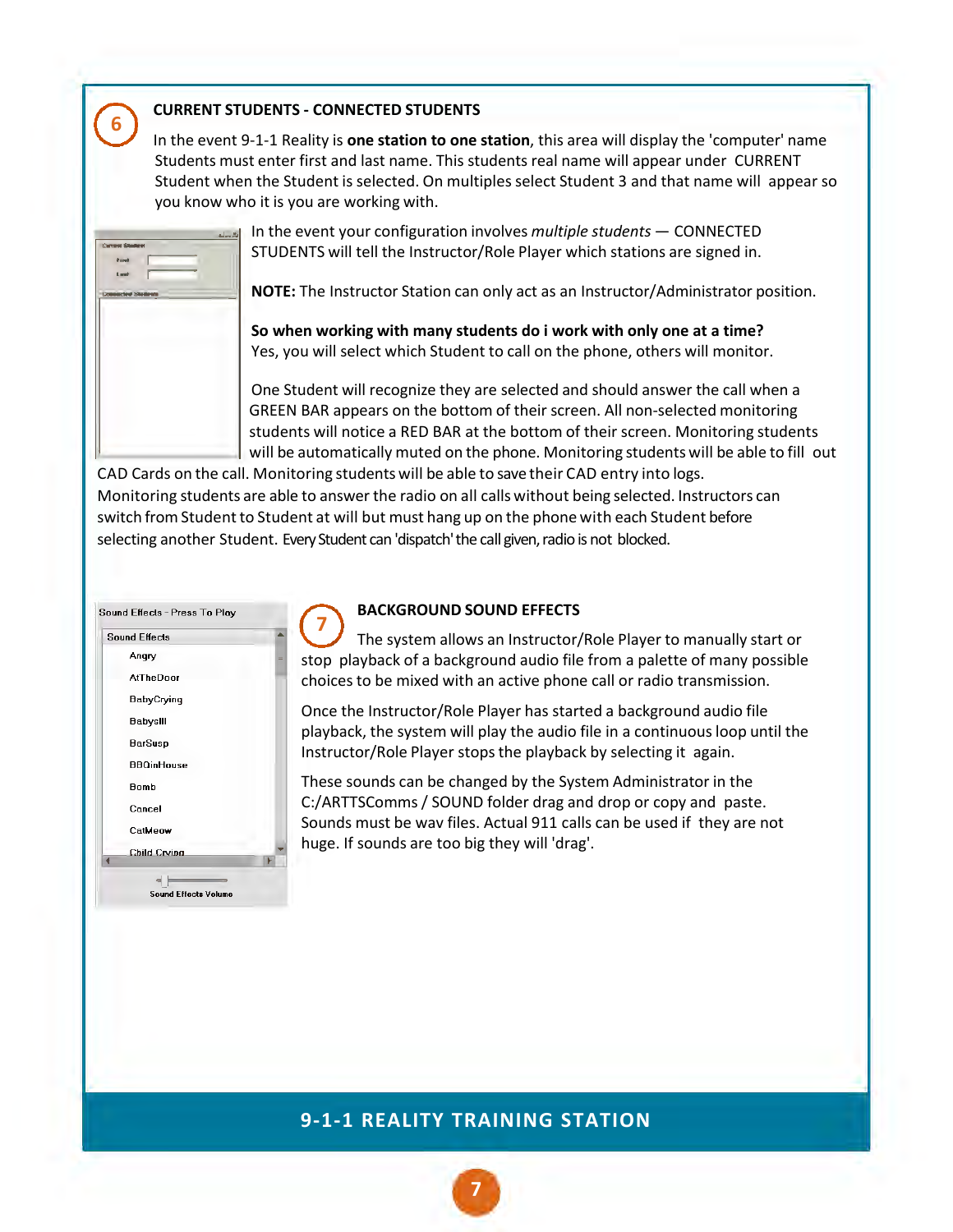![](_page_7_Picture_0.jpeg)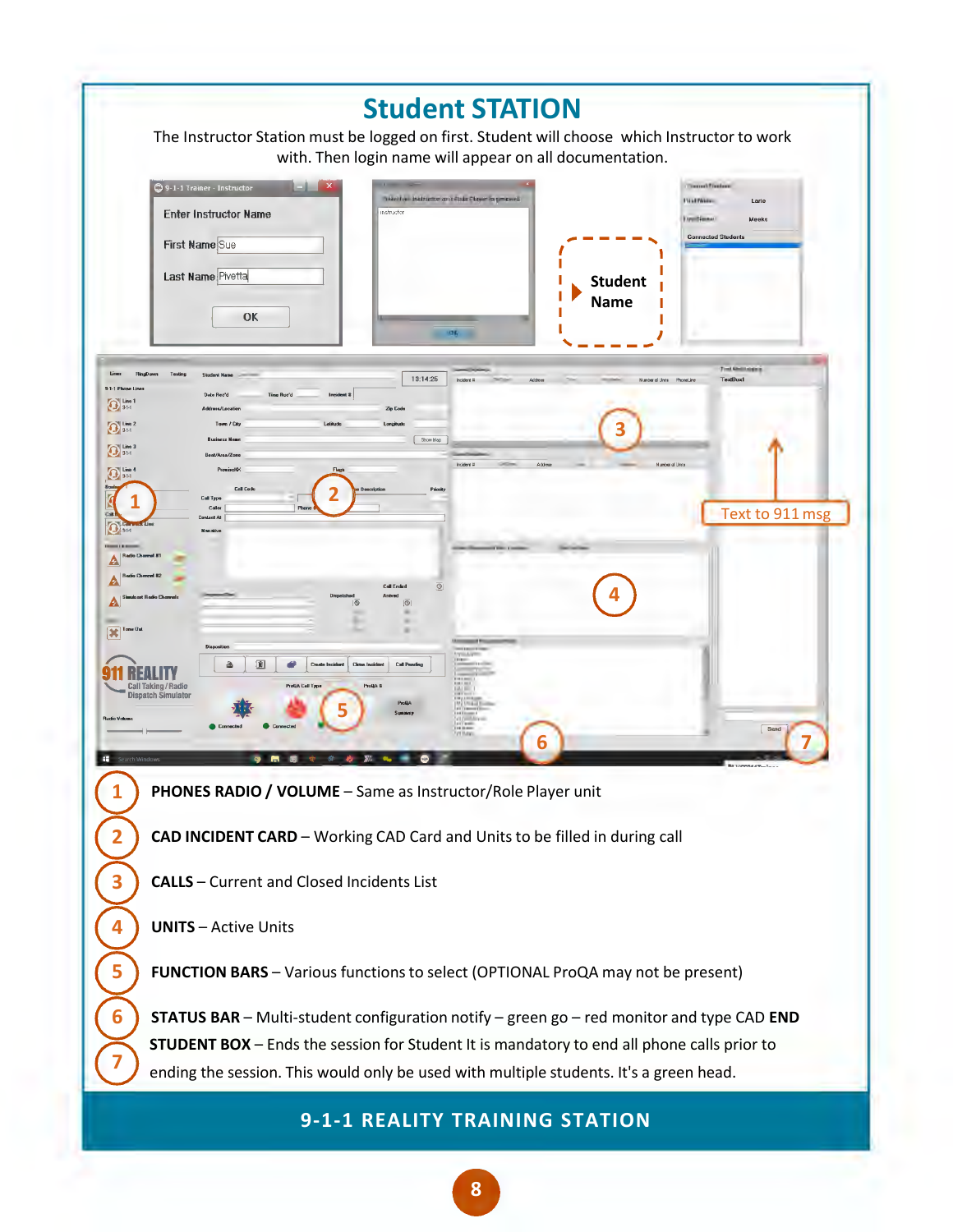#### **PHONES RADIO / VOLUME**

Same as the Instructor Station. 9-1-1 Lines are incoming only for students. Business line is incoming and outgoing. Call Back Line is initiated by the Student. Volume adjusts radio sound – be sure the computer volume is adjusted. Ring Down lines do not create incident cards & can be labeled as any desired name. Ring Down initated by either. The two text lines have no audio. **1**  <sup>(1)</sup>

| Lauri Meeks<br><b>Student Name</b> | <b>NAME UPON SIGN IN</b>                        | 13:14:25                        |                    |
|------------------------------------|-------------------------------------------------|---------------------------------|--------------------|
| Date Rec'd                         | Time Rec'd                                      |                                 |                    |
|                                    | <b>POPULATED BY SYSTEM</b>                      |                                 |                    |
| <b>Address/Location</b>            |                                                 | <b>Zip Code</b>                 |                    |
| Town / City                        | Latitude                                        | Longitude                       |                    |
|                                    | <b>POPULATED BY ALI CHOICE</b>                  |                                 |                    |
| <b>Business Name</b>               |                                                 | Show Map                        |                    |
| Beat/Area/Zone                     |                                                 |                                 | t<br>▼             |
| PremiseHX                          | riays                                           |                                 | If added will show |
|                                    |                                                 |                                 |                    |
|                                    |                                                 |                                 | <b>Priority</b>    |
| <b>Call Code</b>                   | escription                                      |                                 |                    |
| Call Type                          | PULL DOWN CHOICE <sup>e</sup><br>▼∣             |                                 | ▼                  |
| Caller                             |                                                 |                                 |                    |
| <b>Contact At</b>                  | <b>POPULATED BY ALI</b>                         |                                 |                    |
| Narrative                          |                                                 |                                 |                    |
| $\odot$                            |                                                 |                                 |                    |
|                                    |                                                 |                                 |                    |
|                                    | <b>ENTERED BY LEARNER - MUST HIT TIME STAMP</b> |                                 |                    |
| <b>TIME STAMP FOR</b>              |                                                 |                                 |                    |
| <b>ENTRY OF NEW DATA</b>           |                                                 |                                 |                    |
|                                    |                                                 | <b>Call Ended</b>               | $\odot$            |
| Response/Unit                      | <b>END THIS CALL</b><br>Dispa<br>▼              |                                 |                    |
|                                    | Θ<br>▼                                          | $\odot$                         |                    |
|                                    | $\overline{\odot}$<br>$\overline{\odot}$<br>÷   | $\frac{\mathbb{Q}}{\mathbb{Q}}$ |                    |

#### **Dispatch/Clear Units**

To select a response to an incident, select from 'Response/Unit' pull down and click the 'dispatched' timestamp. The selected unit will be shown in 'Active Units List' and on that incident on the screen in 'Current Incidents'. Primary unit will appear connected to the incident and Back Up units will only appear in the Active Units box referencing the call. Click the 'arrived' timestamp when units are arriving. **The primary unit will not clear until the call is ENDED**. Back up units will clear whenever clicked.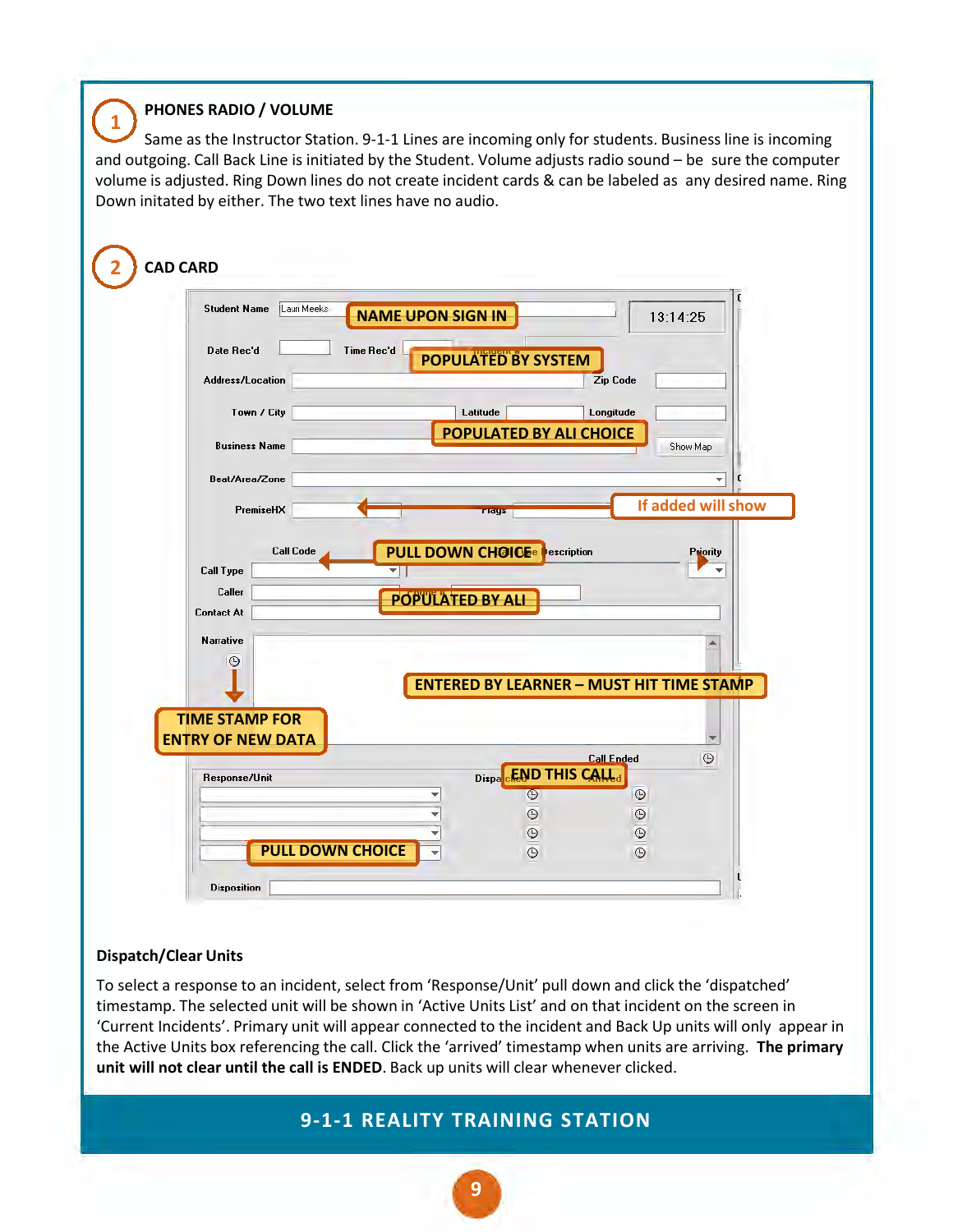#### **CALLS / CURRENT AND CLOSED**

**Current incidents** – Non interactive box displaying all open calls, the primary response/unit, the call type and the phone line the call came in on, and number of units responding. Selecting a call in this box will bring the Incident Card up. You can adjust the field size by dragging the boxes. **3**  0

![](_page_9_Picture_2.jpeg)

by hitting CALL PENDING. When a unit is dispatched on that call the Pending Status is replaced by the unit dispatched to the call.

#### **Create an incident without a 9-1-1 call**

|  |  |  | المستناب |
|--|--|--|----------|

"Create Incident" will display a blank CAD Card for calls that do not come in on the 9-1-1 lines. Not used for *traffic stop turned incident*, there is another button below for that.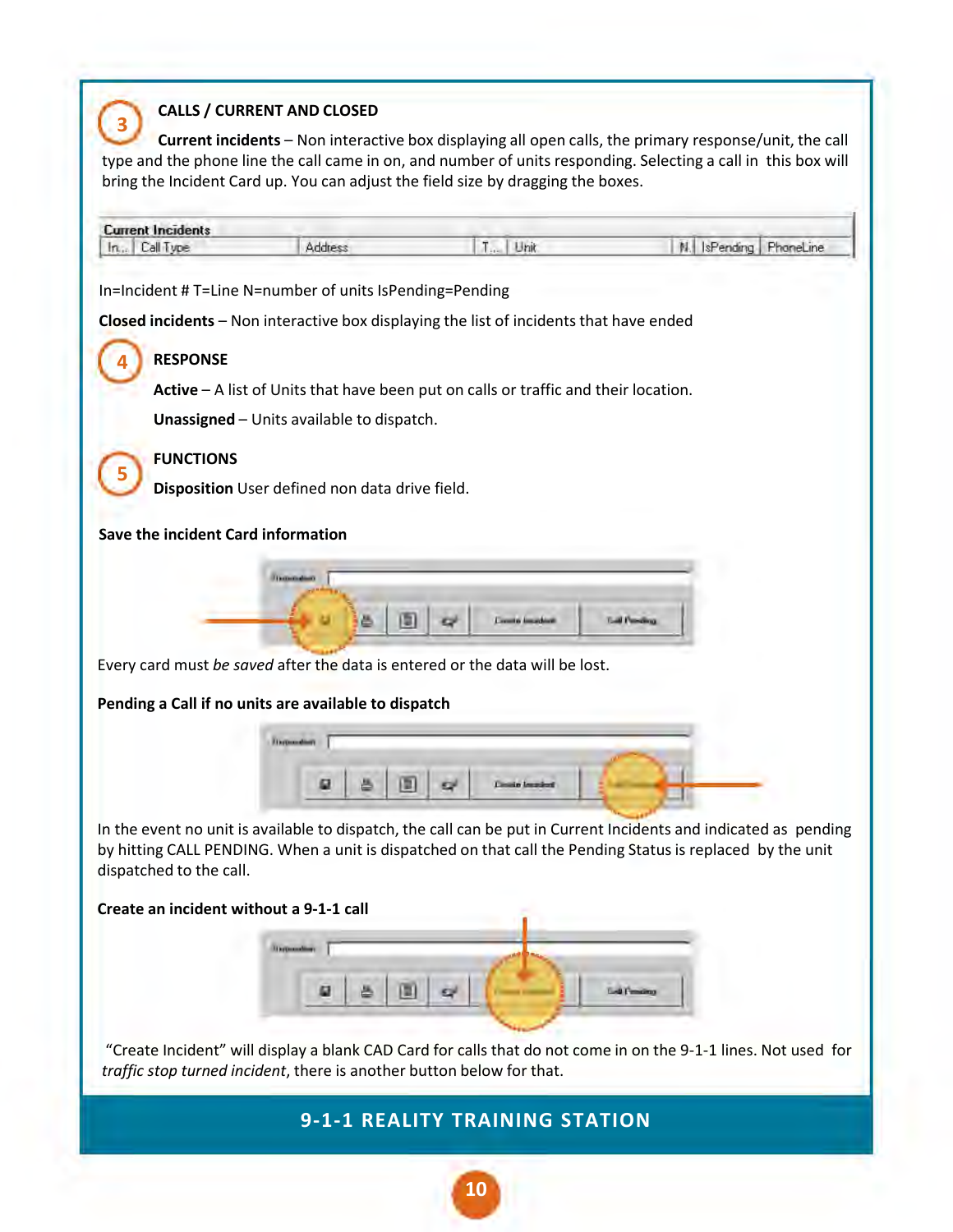**On View OR traffic Stop – for police traffic or other police patrol work fire or medical units movement that needs recording. Start the Popup**

![](_page_10_Picture_1.jpeg)

Click blue car button to bring up the traffic stop/on view window.

|                    | Unit PD Traffic Unit |  |
|--------------------|----------------------|--|
| Location           | Supermall Way        |  |
| Plate              | OPP9922              |  |
| Name / DOB         |                      |  |
| <b>Disposition</b> |                      |  |
|                    | <b>Traffic</b>       |  |

#### **Fill Information in on View Traffic Stop Window**

Select a unit from the pull down menu, input a location and plate and select the TRAFFIC button. This will close the popup and put the traffic stop into the Active Units box only with the designation TS with the unit name and location. To reopen double click in the Active Units box pop up, this will return the prior box so the name or disposition can be entered.

![](_page_10_Picture_6.jpeg)

#### **Create a Traffic Incident Card**

In the event the On View Traffic stop results in *an arrest* or needs an Incident Card, click the leftmost *open file* icon to create a traffic Incident Card in CAD. This will open a card and dump current information in the popup into the CAD Card. You can also use this for Fire Units mutual aid out of the city.

#### **Erase the Traffic Stop Window**

Click the rightmost button with trash can image so that no traffic incident is created and no unit status will be affected.

#### **9-1-1 REALITY TRAINING STATION**

**11**

•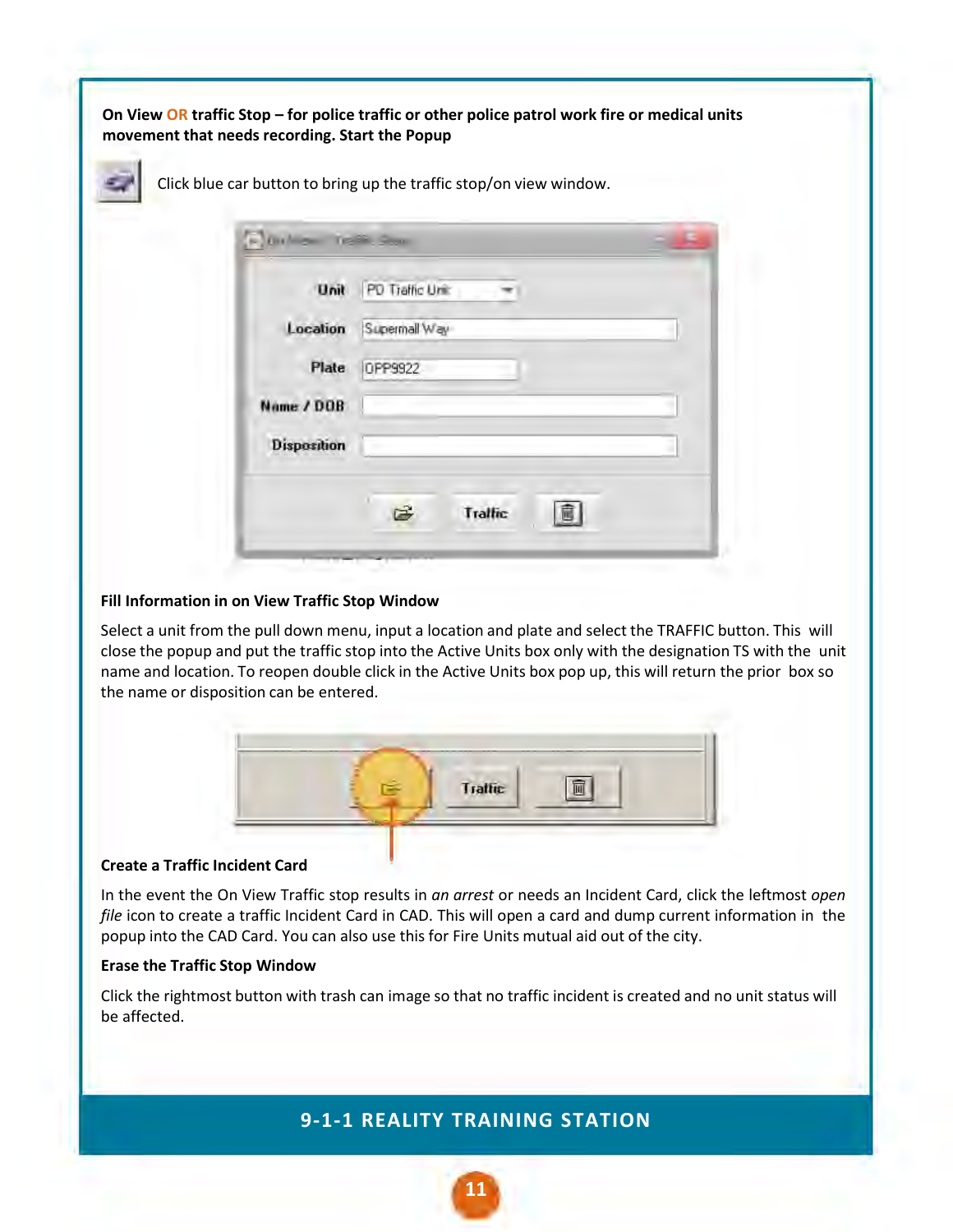#### **Texting and mapping…**

Text phone lines are on the tabs and can be called when the Student is on any other line. Two lines can be on text and they will create a tab at the top if both are used.

![](_page_11_Picture_2.jpeg)

#### **Fill Information in On the text box - such as HELP**

Select an ALI address the person is texting from and put in a note in the box above the send so the Student will see it upon answering the line.

Students should then respond with *911 what is your address* or other greeting per your Instructor.

Text back and forth to obtain information. Note most actual CAD stations have pull down menus with auto responses but this is a learning environment where students must think and type.

*Once you end the call the information cannot be recalled so all information must be copied and pasted into the narrative box by the Student. If you end the call without copy and paste into the narrative the call will be lost. All CAD cards are saved in the Student Logs on the desktop.* 

![](_page_11_Picture_8.jpeg)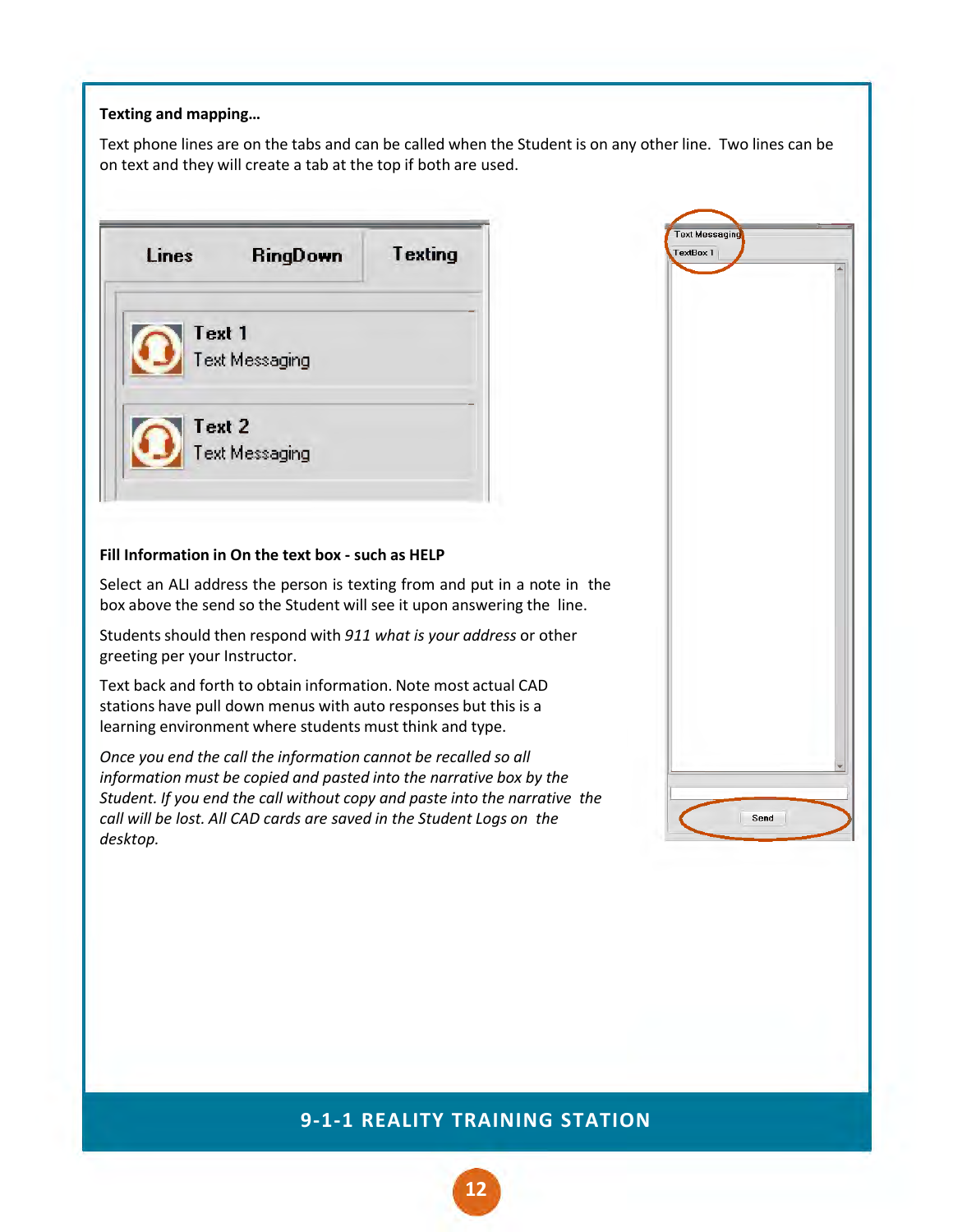#### **911 TRAINEE STATUS BAR**

Status bar turns green when there is a call for the Student. Status bar turns red means there is a call for another Student connected to the same session. Instructor and the red Student may *monitor* the call and enter their own information into CAD and save in their own Student files. 0

~-------~-----------------------~------------------,,

![](_page_12_Picture_2.jpeg)

**6** 

#### **LITTLE GREEN MAN**

This icon closes the Student Session for the Student, the name will remain on the Instructor screen until the Instructor session is closed. If returning, the Student name will appear again. 0

#### **Student Log File**

All 9-1-1 calls taken and/or dispatched and all on view traffic stops are saved in a STUDENT LOG folder on the desktop. The file can be printed and submitted for lab work or saved on a flash drive or Student folder. The file is not available until the session is ended. No action is needed for this to happen as the folder magically appears and files dump into the desktop folder during the session yet only available after the session is ended.

You should see a file "NAME\_{month}\_{day}\_{year}\_{hours}\_{min}\_{sec}.html"

Text files are included along with other calls.

![](_page_12_Picture_9.jpeg)

,-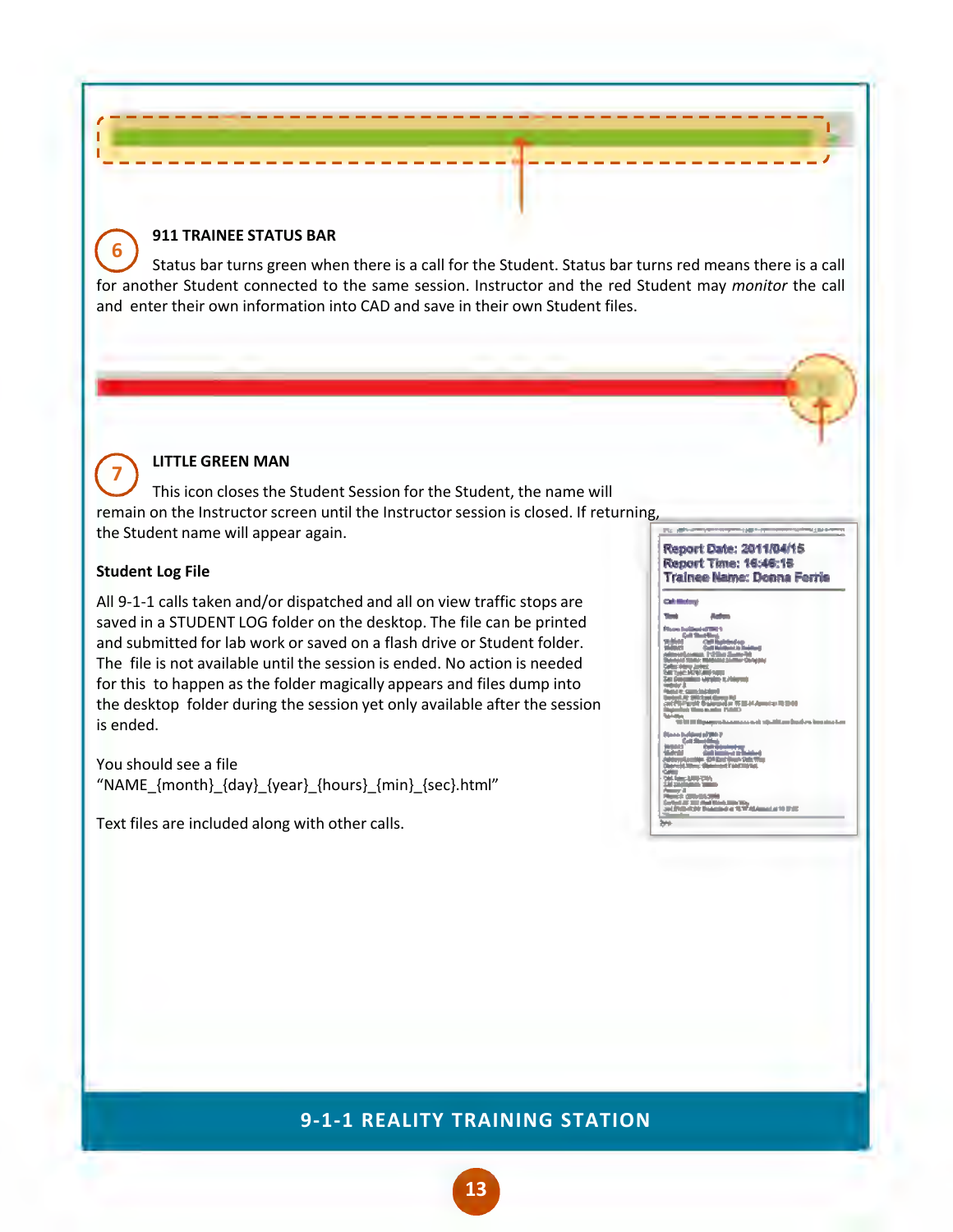### **HOW TO PUT A NEW BUILD ON YOUR 911 REALITY SIMULATOR**

**STEP 1** If you have custom addressing or call types you must have those templates available to you or save the current ALI on the desktop to transfer. The new build will always install the default ANYTOWN.

If you current ALI is YOUR addressing not Anytown - copy and paste it from C:/Program Files / ARTComms to your desktop before new install.

Your custom Call Types and Units must be on an xls file somewhere, you will use Simulation Database Manager to reinstall it on the Instructor and Student after install of the new build.

**STEP 2** Download the exe files from Box.com and put on a flash drive. Take the flash drive to your Instructor and Student to copy the install file to documents and run it.

If you have an older version than 1.5.1 also download Tight VNC install and read below what that is IF you don't have it on your station (it replaces older version of VNC). Your 'version' is listed on the top of the working CAD page.

**STEP 3** Use the 911Trainer.exe install for Instructor and Student - appropriately pull down the menu to say Instructor or Student on the correct station. Do another icon. Finish. Eliminate the old icon. You have another installer for the Replay Recorder. Click on the install This will allow you to listen to the recordings from the desktop.

**STEP 4** If customized return your ALI to replace the default in ARTTComms folder in Programs and Call Types and Units on the Instructor and Student using the Simulation Database Manager.

ALI.mdb drag to replace the default in ARTComms.

Call Types and Units use Simulation Database Mgr.

**STEP 5** Reboot and connect to test.

**PROQA USERS NOTE:** You must go into Documents/ARTTComms/911Trainer.ini scroll to the page bottom and change the zeros to 1 on purchases.

 $===$  PROQA INFORMATION =

[ProQAConfiguration] *Il Set these up for purchased options* 

ProQAFirePurchased=O ProQAMedicalPurchased=0 ProQAPolicePurchased=0

*II* uDP/IP port used for ProQA: Pire.

ProgaFirePort=9024

### **9-1-1 REALITY TRAINING STATION**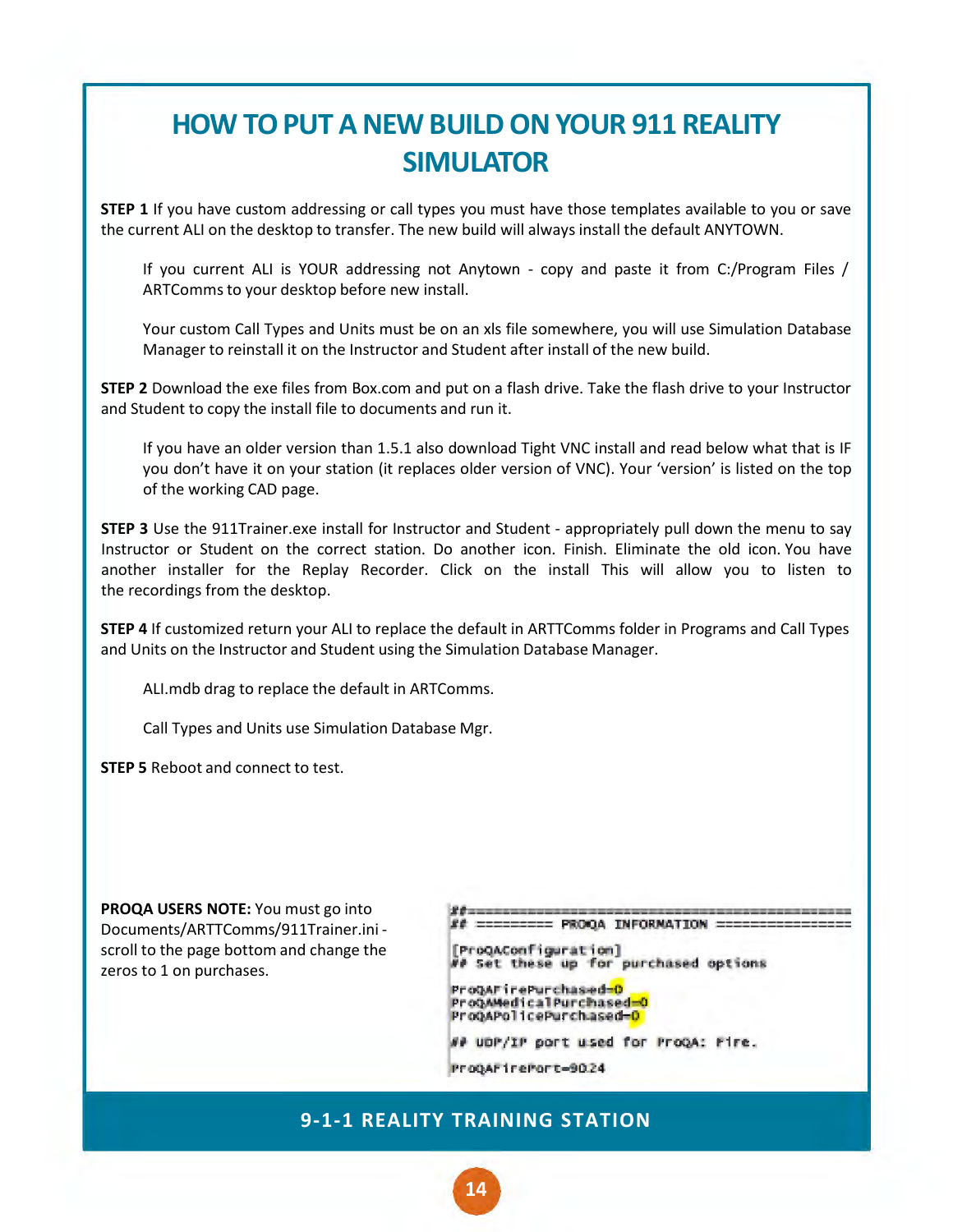### **REALITY PLUS - MULTIPLE STUDENTS**

All students will select the Instructor to sign in.

**PHONE** - Instructor will select a certain Student to take a phone call. That selected Student will see a **'green**' bar on the bottom of the screen, the other non selected Student(s) will see a '**red**' bar on the bottom of the screen.

The selected Student will take the phone call while the observing (red bar) students listen to the interaction between the Instructor and the green bar Student.

Only the '**green bar**' Student can speak to the Instructor on the phone, the others are muted.

**CAD** - The selected Student will enter the call into CAD.

The non selected Student(s) will receive the address selected by the Instructor (same information as the green bar Student) and will need to enter their own data into all other fields such as *Call Type and Narrative and Response* for each call. The red bars cannot see the green bar's CAD entries, nor can the green bar see the other CAD entries.

The Instructor can view any Student on their 'connected view screen'. The Instructor must bring up each Student on View Student and all students can be brought up at once (and minimized on the bottom task bar for later viewing.

CAD entries will be saved in 'Student Log' folder on each student's desktop. This way you can print or save the work to contrast the differing narratives or selections for Call Types.

**RADIO** - Any Student can use the radio to dispatch the call ... both red and green. The students cannot hear each other. The Instructor can hear and answer each student's radio dispatch. The Instructor should advise students to wait for a request to dispatch.

Listening isn't the best learning so this process intends to allow all students to hear the call, enter the call in CAD, and dispatch out to the Instructor (their way) when promoted to.

This type of learning will allow instructors to compare in the classroom setting.

RECORDING<sup>1</sup> - Recording folders on the desktop hold the rec files for phone and radio. The Instructor will choose when to record. Because the phone mic is muted on the 'red bar' students, they cannot be recorded while the red bar exists on their station. Red bar students CAN be recorded for radio as all students can dispatch any call on the radio (only the Instructor can hear each position, they cannot hear one another).

**VIEWING STUDENTS SCREENS** – Use Select Student on the Instructor Screen above the sound effects select which Student to view and add them to the Instructor second screen. You can open all students and just reduce them to the bottom menu bar until needed to be seen.

<sup>1</sup>Be sure to read the User Manual on operating the record feature and listening to the recordings.

\_\_\_\_\_\_\_\_\_\_\_\_\_\_\_\_\_\_\_\_\_\_\_\_\_\_\_\_\_\_\_\_\_\_\_\_\_\_\_\_\_\_\_\_\_\_\_\_\_\_\_\_\_\_\_\_\_\_\_\_\_\_\_\_\_\_\_\_\_\_\_\_\_\_\_\_\_\_\_

#### **9-1-1 REALITY TRAINING STATION**